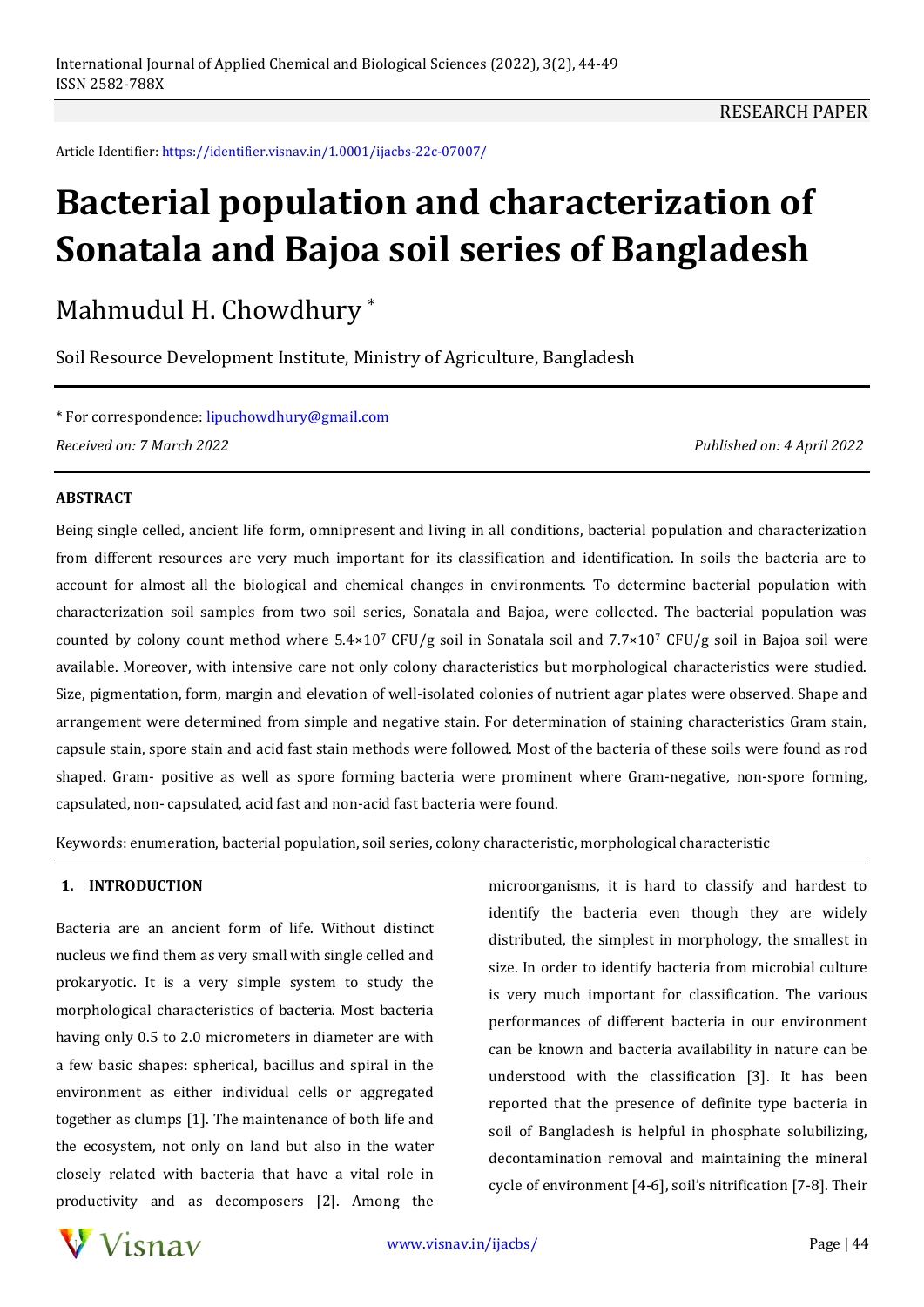presence helps the soil to control heavy metal pollution, remove pathogenic microbes and maintain the acidic soils [9]. Unknown bacterial species are studied and compared with the known species by identification of bacteria which involves a comparative process. It is an urge with a view to isolating the pure culture by different techniques before proceeding to the identification of an unknown bacterial species. As research in soil microbiology in Bangladesh is unfortunately very much limited, development of this branch compared with other branches of soil science is a minimum one. Series wise identification of soil bacteria will ensure a very important way to know the soil dynamic environment. Thus, the start of some works in soil microbiology is being felt.

The main objectives of this study were to enumerate soil bacterial population, examine their colony and morphological characteristics (shape, arrangement, staining characteristics).

# **2. METHOD AND MATERIALS**

### *2.1. Sample collection*

Soil sample of Sonatala series (N: 24º 75.041΄, E: 90º 50.701΄) was collected from Bangladesh Agricultural University field laboratory, Mymensingh and Bajoa series (N: 23º 26.045΄, E: 88º 57.535΄) was collected from Noldanga under Jhenidah sadar upazila of Jhenidah district, Bangladesh.

### *2.2. Soil preparation*

The top (0-15 cm) soil sample was collected from the field and taken into laboratory using thermo flask. Fresh soil samples were used for this study.

# *2.3. Isolation of bacteria*

At first sample was prepared by soil and physiological water (dw + 0.9% NaCl solution) as described by Dubey and Maheshwari (1999) [10]. Serial dilution of sample

was performed as described by Joklik *et al,*. (1992) [3]. Nutrient agar media and equipment's used in bacterial culture were sterilized by exposure to steam at 121 °C temperature and 15 lbs (pound per square inch) of pressure [11]. Then petriplate for bacterial culture was prepared, from isolated colony obtained by spread plate technique pure culture was prepared by streak plate technique [11]. Three replications were adopted for spread plate technique and streak plate technique.

# *2.4. Enumeration of bacterial population*

Enumeration was made by colony count method as described by Prescott and Harley (2002) [11]. The plates with 25 to 250 colonies were selected for counting. The following formula was used.

$$
T = \underline{\text{no. of colonies} \times dilution factor}}{V_s}
$$

Where: T= Total bacteria per gram soil Vs= Volume of sample(ml)

# *2.5. Characterization*

Colony characteristics and morphological characteristics were determined. Well-isolated colonies of nutrient agar plates were evaluated in size, pigmentation, form, margin and elevation [12]. Shape and arrangement were determined by simple and negative staining as described by Shaha (2003) [13]. Staining characteristics were determined by Gram stain, capsule stain, spore stain and acid fast stain as described by Cappuccino and Sherman (1999) [12].

# *2.6. Simple staining*

Heat fixed bacterial smear was prepared on a glass slide. The smear was flooded with crystal violate for 20 to 60 seconds. Then the smear was washed with tap water to remove excess stain. After drying, the slide was examined under oil immersion.

# *2.7. Negative staining*

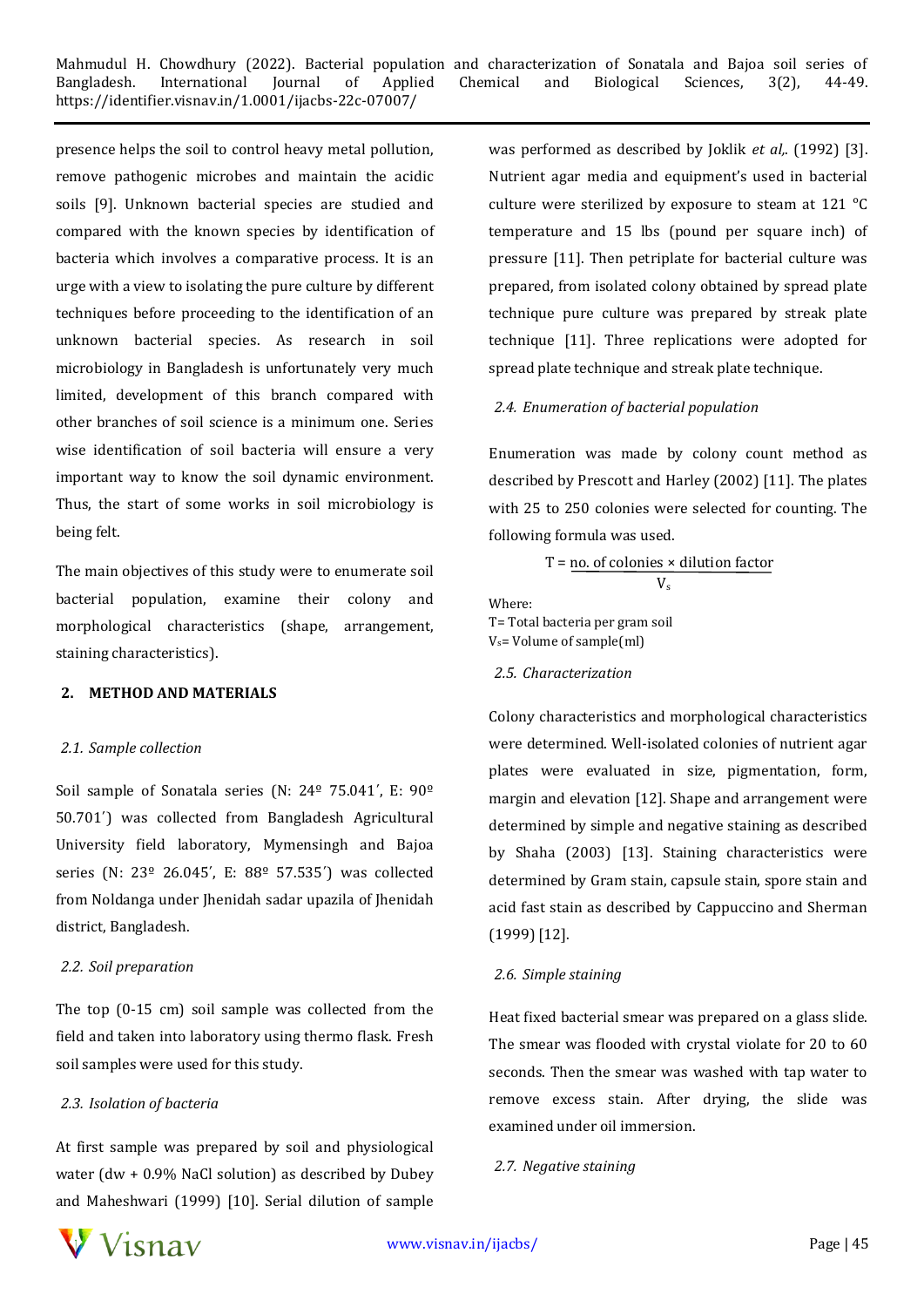A drop of nigrosin was placed close to one end of a clean slide. Using sterile technique, a loopful of inoculum from the culture was placed and mixed in the drop of nigrosin. The mixture was pushed with the edge of a second slide held at a 300 angle and placed in front of bacterial suspension to form a thin smear. After air drying, the slide was examined under oil immersion.

### *2.8. Gram stain*

Heat fixed bacterial smear was prepared on a glass slide. The smear was flooded with crystal violate and kept for 1 minute. Then the smear was washed with tap water. After that the smear was flooded with Gram' s iodine and kept for 1 minute. The smear was washed with tap water. Ethyl alcohol 95% was added drop by drop till crystal violates failed to wash from smear. Again the smear was washed with tap water. After that the smear was counterstained with safranin for 45 seconds. Again the smear was washed with tap water. After air drying, the slide was examined under oil immersion.

### *2.9. Capsule stain*

Air dried bacterial smear was prepared on a glass slide. The smear was flooded with crystal violate and kept for 5 to 7 minutes. Then the smear was washed with 20% copper sulfate solution. After air drying, the slide was examined under oil immersion.

### *2.10. Spore stain*

Heat fixed bacterial smear was prepared on a glass slide. The smear was flooded with malachite green and placed on a warm hot plate, allowing the preparation to steam for 2 to 3 minutes. The stain was prevented from boiling. The slide was removed from hot plate, cooled and washed with tap water. The smear was counterstained with safranin for 30 seconds. Then the smear was washed with tap water. After air drying, the slide was examined under oil immersion.

## *2.11. Acid fast stain*

Heat fixed bacterial smear was prepared on a glass slide. The smear was flooded with carbol fuchsin and placed on a warm hot plate, allowing the preparation to steam for 5 minutes. The stain was prevented from boiling. The slide was removed from hot plate, cooled and washed with tap water. Acid alcohol was added drop by drop till carbol fuchsin failed to wash from smear. The smear was washed with tap water. Then the smear was counterstained with methylene blue for 2 minutes. Then the smear was washed with tap water. After air drying, the slide was examined under oil immersion.

### *2.12. Data Analysis*

The observation for all the tests were made and recorded for further work.

#### **3. RESULTS AND DISCUSSION**

The study observed distinct colorful colonies of bacteria. We had the successful isolation, purification and characterization. The result shows variable information's on bacterial colonies in soil sample.

### *3.1. Sonatala Soil*

The total bacterial number was  $5.4 \times 10^7$  CFU/g soil. There were eight types of distinct colorful colonies of bacteria. Table 1 represents the colony characteristics of isolated bacteria. The colonies were found as small, moderate and large in size; irregular, circular and rhizoid in form; serrate, filamentus, undulate, entire and lobate in margin; white, pink and yellow in color; and flat, raised and umbonate in elevation (Table 1). In another observation, examination of morphological characteristics, rod shaped, chain, spore forming, gram positive, capsulated, non-capsulated and non-acid fast bacteria were prominent (Table 2).

### *3.2. Bajoa Soil*

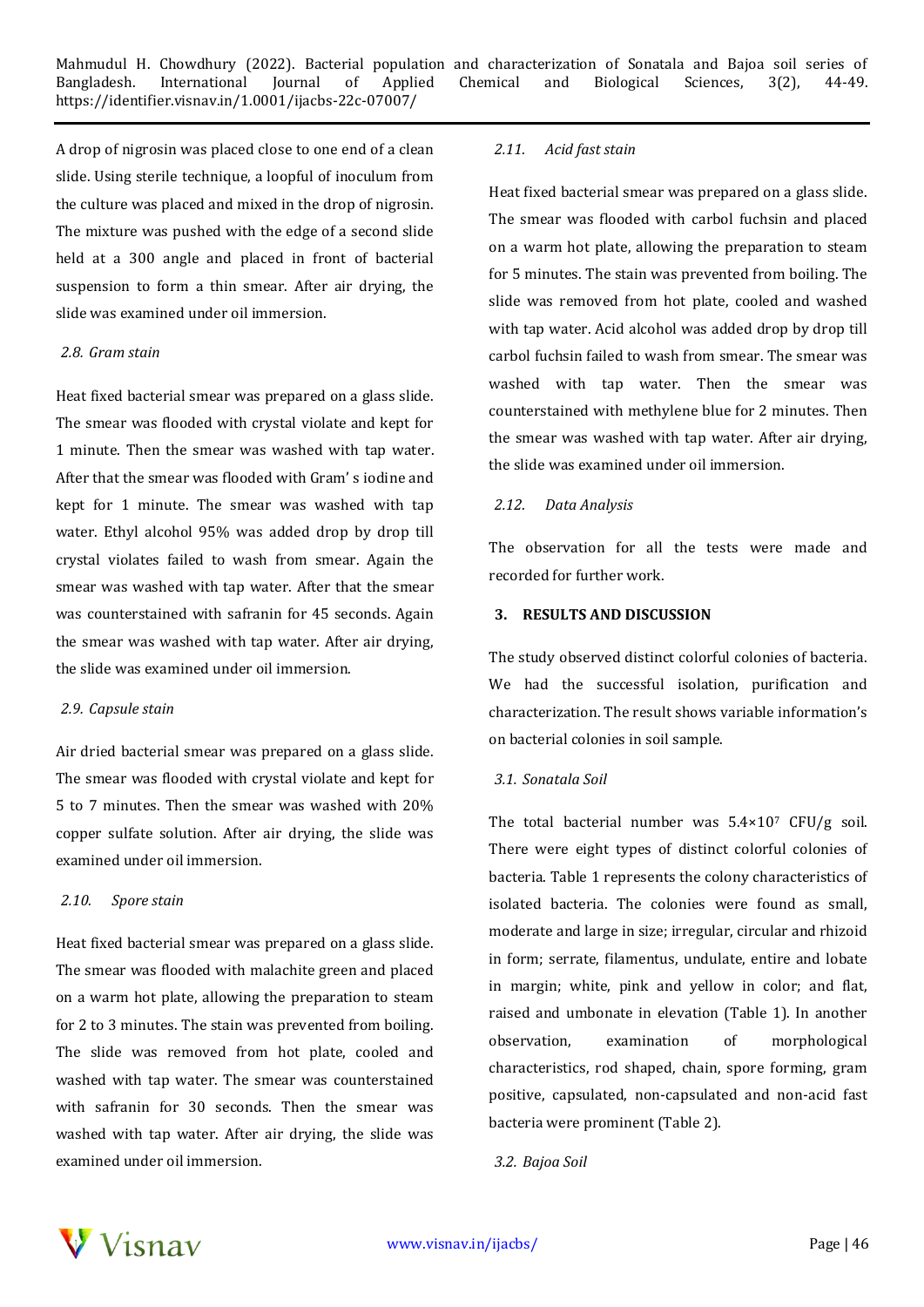Mahmudul H. Chowdhury (2022). Bacterial population and characterization of Sonatala and Bajoa soil series of Bangladesh. International Journal of Applied Chemical and Biological Sciences, 3(2), 44-49. https://identifier.visnav.in/1.0001/ijacbs-22c-07007/

| Table 1. Colony characteristics of isolated bacteria        |          |             |               |                   |                |                 |  |  |  |  |
|-------------------------------------------------------------|----------|-------------|---------------|-------------------|----------------|-----------------|--|--|--|--|
| Colony no.                                                  |          | Size        | Pigmentation  | Form              | Margin         | Elevation       |  |  |  |  |
| 1                                                           |          | Moderate    | Yellow        | Irregular         | Filamentus     | Flat            |  |  |  |  |
| $\overline{2}$                                              |          | Large       | Yellow        | Rhizoid           | Lobate         | Raised          |  |  |  |  |
| 3                                                           |          | Moderate    | White         | Irregular         | Undulate       | Raised          |  |  |  |  |
| $\overline{4}$                                              | Large    |             | Pink          | Rhizoid           | Serrate        | Raised          |  |  |  |  |
| 5                                                           | Moderate |             | White         | Irregular         | Undulate       | Flat            |  |  |  |  |
| 6                                                           | Large    |             | Pink          | Irregular         | Lobate         | Umbonate        |  |  |  |  |
| $\overline{7}$                                              |          | Small       | Yellow        | Circular          | Undulate       | Raised          |  |  |  |  |
| 8                                                           |          | Moderate    | White         | Rhizoid           | Lobate         | Umbonate        |  |  |  |  |
| Table 2. Morphological characteristics of isolated bacteria |          |             |               |                   |                |                 |  |  |  |  |
| Colony no.                                                  | Shape    | Arrangement | Gram stain    | Spore stain       | Capsule stain  | Acid fast stain |  |  |  |  |
| 1                                                           | Rod      | Chain       | Gram-negative | Spore forming     | Non capsulated | Acid fast       |  |  |  |  |
| $\overline{2}$                                              | Round    | Single      | Gram-negative | Non spore forming | Capsulated     | Non-acid fast   |  |  |  |  |
| 3                                                           | Rod      | Chain       | Gram-positive | Non spore forming | Capsulated     | Acid fast       |  |  |  |  |
| 4                                                           | Round    | Single      | Gram-positive | Spore forming     | Non capsulated | Non-acid fast   |  |  |  |  |
| 5                                                           | Rod      | Chain       | Gram-positive | Spore forming     | Capsulated     | Non-acid fast   |  |  |  |  |
| 6                                                           | Rod      | Single      | Gram-positive | Non spore forming | Non capsulated | Non-acid fast   |  |  |  |  |
| $\overline{7}$                                              | Rod      | Chain       | Gram-positive | Spore forming     | Non capsulated | Non-acid fast   |  |  |  |  |
| 8                                                           | Rod      | Chain       | Gram-positive | Spore forming     | Capsulated     | Acid fast       |  |  |  |  |
| Table 3. Colony characteristics of isolated bacteria        |          |             |               |                   |                |                 |  |  |  |  |
| Colony no.                                                  |          | Size        | Pigmentation  | Form              | Margin         | Elevation       |  |  |  |  |
| $\mathbf{1}$                                                |          | Small       | Yellow        | Irregular         | Lobate         | Umbonate        |  |  |  |  |
| $\overline{2}$                                              |          | Moderate    | White         | Circular          | Undulate       | Raised          |  |  |  |  |
| 3                                                           |          | Large       | Pink          | Circular          | Filamentus     | Raised          |  |  |  |  |
| $\overline{4}$<br>Large                                     |          |             | White         | Rhizoid           | Serrate        | Raised          |  |  |  |  |
| $\overline{5}$                                              |          | Moderate    | Yellow        | Rhizoid           | Undulate       | Flat            |  |  |  |  |
| $\overline{6}$                                              |          | Moderate    | White         | Irregular         | Lobate         | Flat            |  |  |  |  |
| 7                                                           |          | Moderate    | Yellow        | Irregular         | Serrate        | Raised          |  |  |  |  |
| 8                                                           |          | Small       | White         | Rhizoid           | Undulate       | Raised          |  |  |  |  |
| 9                                                           |          | Large       | Yellow        | Irregular         | Lobate         | Flat            |  |  |  |  |
| 10                                                          |          | Moderate    | White         | Rhizoid           | Serrate        | Umbonate        |  |  |  |  |
| 11                                                          |          | Moderate    | Pink          | Circular          | Entire         | Flat            |  |  |  |  |

The total bacterial number was  $7.7 \times 10^7$  CFU/g soil. Eleven types of distinct colorful colonies of bacteria were observed. Table 3 presents the colony characteristics of isolated bacteria. The colonies were small, moderate and large in size; irregular, circular and rhizoid in form; serrate, filamentus, undulate, entire and lobate in margin; white, pink and yellow in color; and flat, raised and umbonate in elevation (Table 3). Rod shaped, chain, gram positive, spore forming and non-acid fast bacteria were found prominent as morphological characteristics were determined (Table 4).

Khan & Rashid, (2008) also examined bacterial colonies that have those morphological characteristics [14]. A study shows that rod shaped bacteria are dominantly present in the soils of different regions of Bangladesh [15]. We have many reports to state that different rod shaped bacteria having spore forming morphology are abundant in Bangladesh soils [16-19]. Our result shows similarity with the previous study conducted from Bangladesh soil [20-22]. This study also found the abundance of rod shaped with chain arrangement and spore forming bacteria as major.

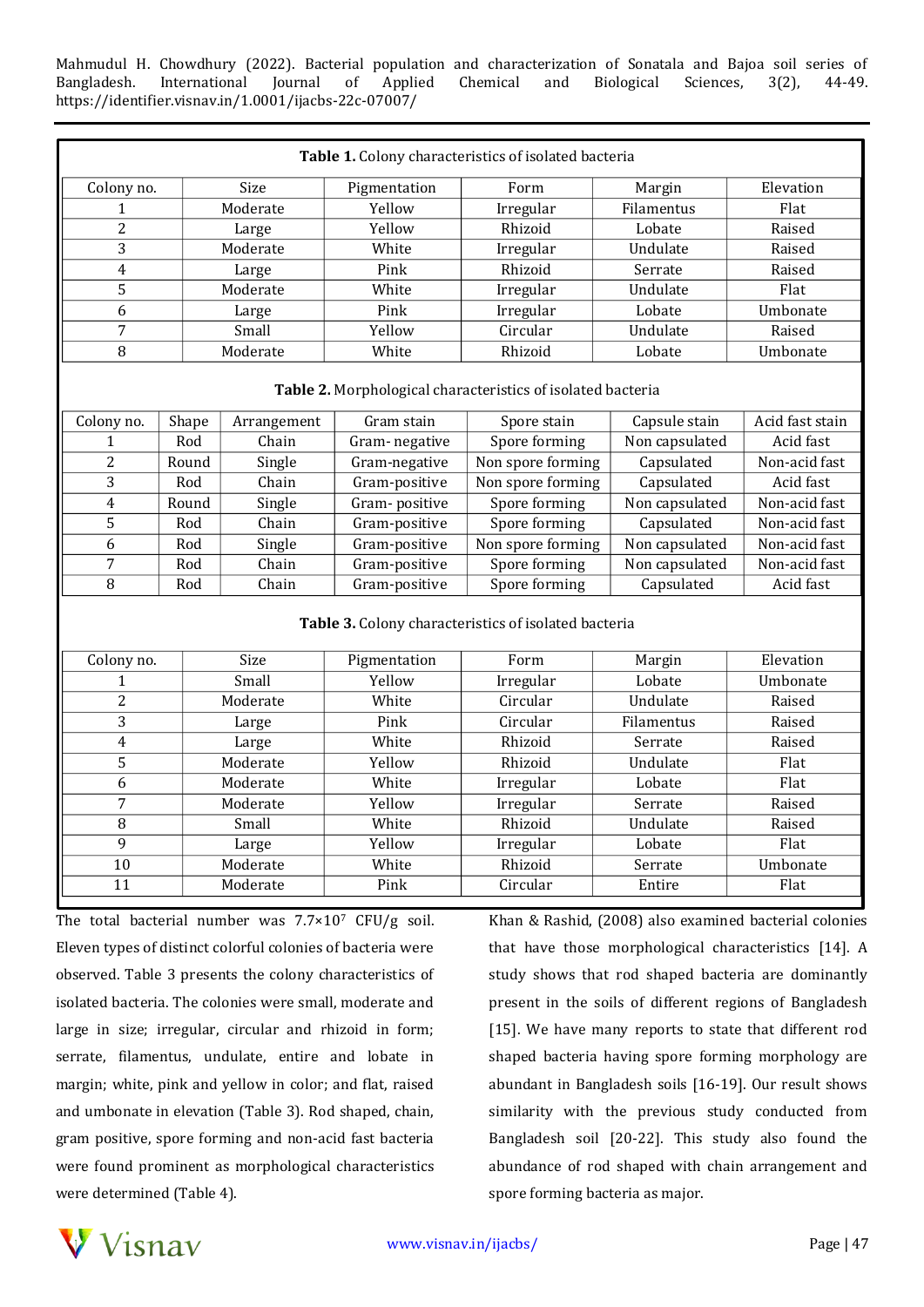Mahmudul H. Chowdhury (2022). Bacterial population and characterization of Sonatala and Bajoa soil series of Bangladesh. International Journal of Applied Chemical and Biological Sciences, 3(2), 44-49. https://identifier.visnav.in/1.0001/ijacbs-22c-07007/

|       | Table 4. Morphological characteristics of isolated bacteria |               |               |                |                 |  |  |  |  |  |  |
|-------|-------------------------------------------------------------|---------------|---------------|----------------|-----------------|--|--|--|--|--|--|
| Shape | Arrangement                                                 | Gram stain    | Spore stain   | Capsule stain  | Acid fast stain |  |  |  |  |  |  |
| Rod   | Chain                                                       | Gram-positive | Spore forming | Non Capsulated | Non-acid fast   |  |  |  |  |  |  |
| Round | Single                                                      | Gram-negative | Spore forming | Capsulated     | Non-acid fast   |  |  |  |  |  |  |
| Rod   | Chain                                                       | Gram-negative | Spore forming | Capsulated     | Acid fast       |  |  |  |  |  |  |
| Rod   | Chain                                                       | Gram-positive | Spore forming | Non Capsulated | Non-acid fast   |  |  |  |  |  |  |
| Rod   | Chain                                                       | Gram-positive | Spore forming | Capsulated     | Non-acid fast   |  |  |  |  |  |  |
| Round | Single                                                      | Gram-negative | Spore forming | Non capsulated | Non-acid fast   |  |  |  |  |  |  |
| Rod   | Chain                                                       | Gram-positive | Spore forming | Non capsulated | Non-acid fast   |  |  |  |  |  |  |
| Round | Single                                                      | Gram-positive | Spore forming | Non capsulated | Non-acid fast   |  |  |  |  |  |  |
| Round | Single                                                      | Gram-positive | Spore forming | Non capsulated | Non-acid fast   |  |  |  |  |  |  |
| Rod   | Chain                                                       | Gram-negative | Spore forming | Capsulated     | Non-acid fast   |  |  |  |  |  |  |
| Rod   | Chain                                                       | Gram-negative | Spore forming | Non capsulated | Acid fast       |  |  |  |  |  |  |
|       |                                                             |               |               |                |                 |  |  |  |  |  |  |

#### **4. CONCLUSION**

As very limited works done on isolation and identification of soil microbes from Bangladesh soil, it is an urge to get proper accountability of various forms microbes present in different soils. The soils in Bangladesh being variant types are serving various purposes majorly in agricultural sectors. The associated bacteria playing important roles in its proper functioning need exploration exactly.

# **5. ACKNOWLEDGEMENT**

NA

## **6. CONFLICT OF INTEREST**

The authors have declared that there is no conflict of interest.

### **7. SOURCE/S OF FUNDING**

NA

### **8. REFERENCES**

1. Brady, N. C., Weil, R. R., & Weil, R. R. (2008). The nature and properties of soils (Vol. 13, pp. 662- 710). Upper Saddle River, NJ: Prentice Hall.

- 2. Stevenson, F.J., Cycles of soil: 1986, A WileyInterscience Publication John Wiley and Sons, New York.
- 3. Joklik, W.K.; Willett, H.P.; Amos, D.B. and Wilfert, C.M., Zinsser Mirobiology:1992, 20th Edition, Appleton and Lange, Norwalk, California.
- 4. Islam, M. T., Deora, A., Hashidoko, Y., Rahman, A., Ito, T., & Tahara, S. (2007). Isolation and identification of potential phosphate solubilizing bacteria from the rhizoplane of Oryza sativa L. cv. BR29 of Bangladesh. *Zeitschrift für Naturforschung C*, **62***(1- 2):* 103-110.
- 5. Sarkar, A., Islam, T., Biswas, G., Alam, S., Hossain, M., & Talukder, N. (2012). Screening for phosphate solubilizing bacteria inhabiting the rhizoplane of rice grown in acidic soil in Bangladesh. *Acta microbiologica et immunologica Hungarica*, **59***(2)*: 199-213.
- 6. Chowdhury, R., Dhar, K., Ahamed, F., Alam, S., & Uddin, M. (2017). Biodegradation of anthracene and phenanthrene by bacteria isolated from oilcontaminated soil of Bangladesh. *Chemistry and Ecology*, **33***(9)*: 843- 855.
- 7. Nahar, K., Ali, M. M., Khanom, A., Alam, M. K., Azad, M. A. K., & Rahman, M. M. (2020). Levels of heavy metal concentrations and their effect on net nitrification rates and nitrifying archaea/bacteria in